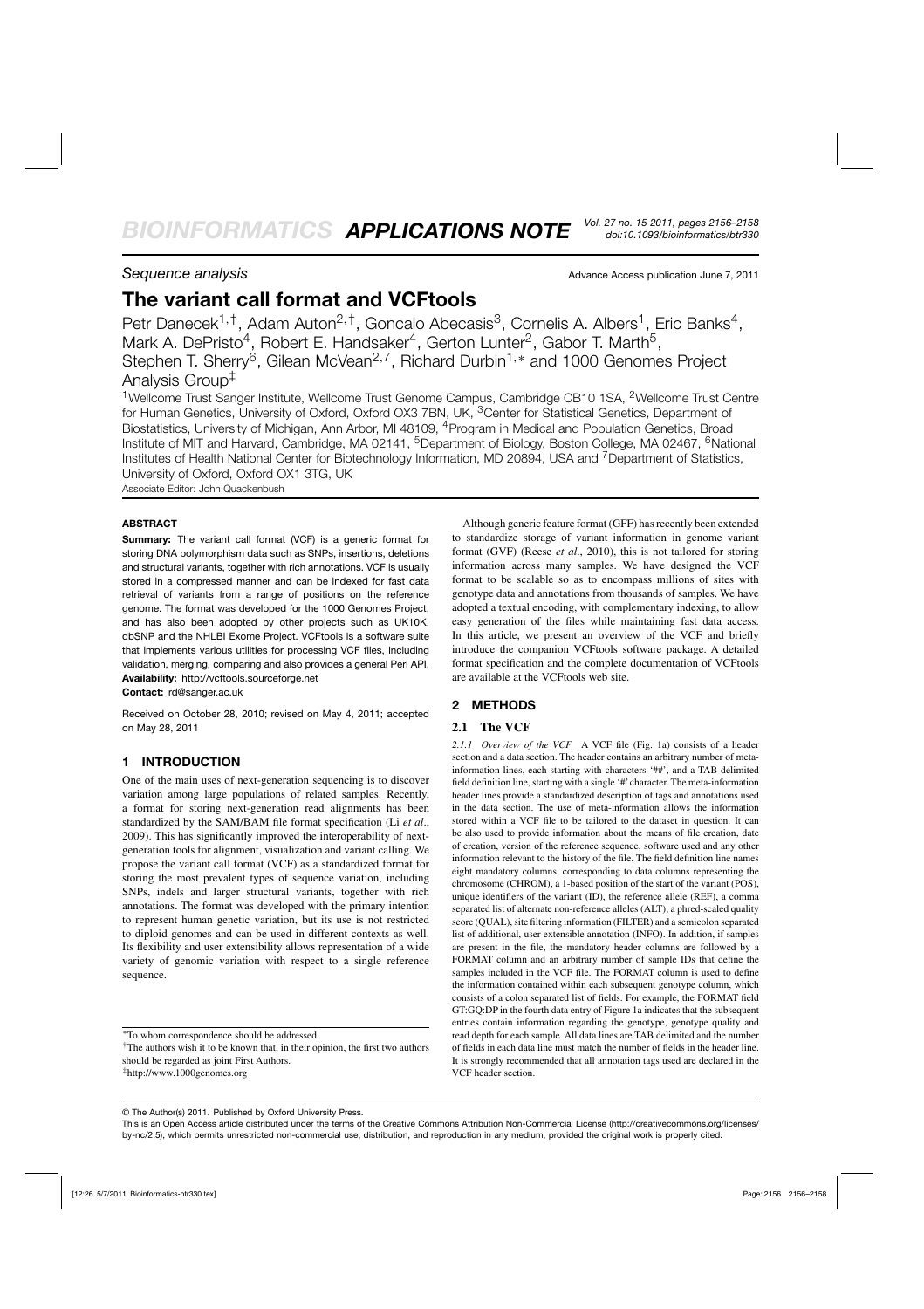|                         |                                                                                                                                                                                                                                                                                                                                                                                                                                                                                                                                                                                                                                                                                                                                                                                                                                                                                                                                                                                                                                                                                                                                                                                                                                                                                                                        | (a) VCF example              |                                                                          |                    |              |                                        |              |                  |                                        |  |                                                             |                              |     |                          |                                                           |                                               |              |                      |                  |              |                                        |     |                  |                       |  |
|-------------------------|------------------------------------------------------------------------------------------------------------------------------------------------------------------------------------------------------------------------------------------------------------------------------------------------------------------------------------------------------------------------------------------------------------------------------------------------------------------------------------------------------------------------------------------------------------------------------------------------------------------------------------------------------------------------------------------------------------------------------------------------------------------------------------------------------------------------------------------------------------------------------------------------------------------------------------------------------------------------------------------------------------------------------------------------------------------------------------------------------------------------------------------------------------------------------------------------------------------------------------------------------------------------------------------------------------------------|------------------------------|--------------------------------------------------------------------------|--------------------|--------------|----------------------------------------|--------------|------------------|----------------------------------------|--|-------------------------------------------------------------|------------------------------|-----|--------------------------|-----------------------------------------------------------|-----------------------------------------------|--------------|----------------------|------------------|--------------|----------------------------------------|-----|------------------|-----------------------|--|
| Header                  | ##fileformat=VCFv4.1<br>##fileDate=20110413<br>##source=VCFtools<br>##reference=file:///refs/human NCBI36.fasta<br>="#contig= <id=1,length=249250621,md5=1b22b98cdeb4a9304cb5d48026a85128,species="homo sapiens#<br="">##contig=<id=x,length=155270560,md5=7e0e2e580297b7764e31dbc80c2540dd,species="homo sapiens"=""><br/>##INFO=<id=aa, description="Ancestral Allele" number="1," type="String,"><br/>##INFO=<id=h2, description="HapMap2 membership" number="0," type="Flag,"><br/>##FORMAT=<id=gt, description="Genotype" number="1," type="String,"><br/>##FORMAT=<id=gq,number=1,type=integer,description="genotype quality"=""><br/>##FORMAT=<id=dp, description="Read Depth" number="1," type="Integer,"><br/>##ALT=<id=del, description="Deletion"><br/>##INFO=<id=svtype,number=1,type=string,description="type of="" structural="" variant"=""><br/>##INF0=<id=end,number=1,type=integer,description="end of="" position="" the="" variant"=""></id=end,number=1,type=integer,description="end></id=svtype,number=1,type=string,description="type></id=del,></id=dp,></id=gq,number=1,type=integer,description="genotype></id=gt,></id=h2,></id=aa,></id=x,length=155270560,md5=7e0e2e580297b7764e31dbc80c2540dd,species="homo></id=1,length=249250621,md5=1b22b98cdeb4a9304cb5d48026a85128,species="homo> |                              |                                                                          |                    |              |                                        |              |                  |                                        |  |                                                             |                              |     |                          |                                                           |                                               |              |                      |                  |              |                                        |     |                  |                       |  |
|                         |                                                                                                                                                                                                                                                                                                                                                                                                                                                                                                                                                                                                                                                                                                                                                                                                                                                                                                                                                                                                                                                                                                                                                                                                                                                                                                                        | #CHROM POS ID                |                                                                          |                    |              |                                        |              |                  | REF ALT                                |  | <b>OUAL FILTER</b>                                          |                              |     | <b>INFO</b>              |                                                           |                                               |              |                      | FORMAT           |              | SAMPLE1                                |     | SAMPLE2          |                       |  |
| Body                    |                                                                                                                                                                                                                                                                                                                                                                                                                                                                                                                                                                                                                                                                                                                                                                                                                                                                                                                                                                                                                                                                                                                                                                                                                                                                                                                        | 1<br>1<br>1<br>$\sf X$       |                                                                          | 1<br>2<br>5<br>100 |              | $\mathcal{L}^{\mathcal{L}}$<br>rs12    | C<br>Α<br>T. |                  | ACG A, AT<br>T, CT<br>G<br>$<$ DEL $>$ |  | 40<br>$\mathbf{r}$ .<br>67                                  | PASS<br>PASS<br>PASS<br>PASS |     | $H2$ ; $AA = T$          |                                                           | SVTYPE=DEL;END=299                            |              | GT:DP<br>GT<br>GT:DP | GT:GO:DP         |              | 1/1:13<br>011<br>1 0:16<br>$1:12:$ .   | 2/2 | 2/2:29<br>2/2:20 | 0/0:20:36             |  |
| $(b)$ SNP               |                                                                                                                                                                                                                                                                                                                                                                                                                                                                                                                                                                                                                                                                                                                                                                                                                                                                                                                                                                                                                                                                                                                                                                                                                                                                                                                        |                              |                                                                          |                    |              |                                        |              |                  |                                        |  | (c) Insertion                                               |                              |     |                          |                                                           | (d) Deletion                                  |              |                      |                  |              | (e) Replacement                        |     |                  |                       |  |
| $\widehat{\phantom{a}}$ | 1234<br>ACGT<br><b>ATGT</b>                                                                                                                                                                                                                                                                                                                                                                                                                                                                                                                                                                                                                                                                                                                                                                                                                                                                                                                                                                                                                                                                                                                                                                                                                                                                                            | Alignment                    |                                                                          | $\overline{2}$     |              | VCF representation<br>POS REF ALT<br>C | T            |                  |                                        |  | 12345<br>$AC - GT$<br><b>ACTGT</b><br>$\boldsymbol{\wedge}$ | 2                            | C   | POS REF ALT<br><b>CT</b> |                                                           | 1234<br>ACGT<br>$A - T$<br>$\wedge\wedge$     | $\mathbf{1}$ | POS REF ALT<br>ACG A |                  |              | 1234<br>ACGT<br>A-TT<br>$\wedge\wedge$ | 1   |                  | POS REF ALT<br>ACG AT |  |
|                         |                                                                                                                                                                                                                                                                                                                                                                                                                                                                                                                                                                                                                                                                                                                                                                                                                                                                                                                                                                                                                                                                                                                                                                                                                                                                                                                        | (f) Large structural variant |                                                                          |                    |              |                                        |              |                  |                                        |  |                                                             |                              |     |                          |                                                           |                                               |              |                      |                  |              |                                        |     |                  |                       |  |
|                         |                                                                                                                                                                                                                                                                                                                                                                                                                                                                                                                                                                                                                                                                                                                                                                                                                                                                                                                                                                                                                                                                                                                                                                                                                                                                                                                        | Alignment<br>100             |                                                                          |                    | 110          |                                        |              | 120              |                                        |  | 290<br>ACGTACGTACGTACGTACGTACGTACGT [ ] ACGTACGTACGTAC      |                              | 300 |                          |                                                           | <b>VCF</b> representation<br>POS REF<br>100 T | <b>ALT</b>   |                      | INF <sub>0</sub> |              | <del> SVTYPE=DEL; END=299</del>        |     |                  |                       |  |
|                         |                                                                                                                                                                                                                                                                                                                                                                                                                                                                                                                                                                                                                                                                                                                                                                                                                                                                                                                                                                                                                                                                                                                                                                                                                                                                                                                        | (g) Resolving ambiguity      |                                                                          |                    |              |                                        |              |                  |                                        |  |                                                             |                              |     |                          |                                                           |                                               |              |                      |                  |              |                                        |     |                  |                       |  |
|                         |                                                                                                                                                                                                                                                                                                                                                                                                                                                                                                                                                                                                                                                                                                                                                                                                                                                                                                                                                                                                                                                                                                                                                                                                                                                                                                                        | Alignment                    |                                                                          |                    |              |                                        |              |                  |                                        |  |                                                             |                              |     |                          | Possible representation<br>Recommended VCF representation |                                               |              |                      |                  |              |                                        |     |                  |                       |  |
|                         |                                                                                                                                                                                                                                                                                                                                                                                                                                                                                                                                                                                                                                                                                                                                                                                                                                                                                                                                                                                                                                                                                                                                                                                                                                                                                                                        |                              | Possible representation<br><b>REF</b><br>1234567890<br><b>POS</b><br>ALT |                    |              |                                        |              |                  |                                        |  | POS REF                                                     | ALT                          |     |                          | P <sub>0</sub> S                                          |                                               | <b>REF</b>   | <b>ALT</b>           |                  |              |                                        |     |                  |                       |  |
|                         |                                                                                                                                                                                                                                                                                                                                                                                                                                                                                                                                                                                                                                                                                                                                                                                                                                                                                                                                                                                                                                                                                                                                                                                                                                                                                                                        | <b>TTTCCCTCTA</b>            |                                                                          |                    | $\mathbf{1}$ |                                        |              | <b>TTTCCCTCT</b> |                                        |  | CTTACCTA                                                    |                              | 1   | T                        | C                                                         |                                               |              | 1                    |                  | T            | C                                      |     |                  |                       |  |
|                         |                                                                                                                                                                                                                                                                                                                                                                                                                                                                                                                                                                                                                                                                                                                                                                                                                                                                                                                                                                                                                                                                                                                                                                                                                                                                                                                        | CTTACCT--A                   |                                                                          |                    |              |                                        |              |                  |                                        |  |                                                             |                              | 4   | $\mathsf{C}$             | Α                                                         |                                               |              | 4                    |                  | $\mathsf{C}$ | Α                                      |     |                  |                       |  |

**Fig. 1.** (**a**) Example of valid VCF. The header lines ##fileformat and #CHROM are mandatory, the rest is optional but strongly recommended. Each line of the body describes variants present in the sampled population at one genomic position or region. All alternate alleles are listed in the ALT column and referenced from the genotype fields as 1-based indexes to this list; the reference haplotype is designated as 0. For multiploid data, the separator indicates whether the data are phased (|) or unphased (/). Thus, the two alleles C and G at the positions 2 and 5 in this figure occur on the same chromosome in SAMPLE1. The first data line shows an example of a deletion (present in SAMPLE1) and a replacement of two bases by another base (SAMPLE2); the second line shows a SNP and an insertion; the third a SNP; the fourth a large structural variant described by the annotation in the INFO column, the coordinate is that of the base before the variant. (**b–f**) Alignments and VCF representations of different sequence variants: SNP, insertion, deletion, replacement, and a large deletion. The REF columns shows the reference bases replaced by the haplotype in the ALT column. The coordinate refers to the first reference base. (**g**) Users are advised to use simplest representation possible and lowest coordinate in cases where the position is ambiguous.

**TCT**  $\top$ 

 $\overline{7}$ 

*2.1.2 Conventions and reserved keywords* The VCF specification includes several common keywords with standardized meaning. The following list gives some examples of the reserved tags.

#### *Genotype columns*:

 $\sim$   $\sim$ 

 $\sim$ 

• GT, genotype, encodes alleles as numbers: 0 for the reference allele, 1 for the first allele listed in ALT column, 2 for the second allele listed in ALT and so on. The number of alleles suggests ploidy of the sample and

the separator indicates whether the alleles are phased ('|') or unphased ('/') with respect to other data lines (Fig. 1).

- PS, phase set, indicates that the alleles of genotypes with the same PS value are listed in the same order.
- DP, read depth at this position.

 $\overline{5}$ 

CCT

 $\mathsf{C}$ 

- GL, genotype likelihoods for all possible genotypes given the set of alleles defined in the REF and ALT fields.
- GQ, genotype quality, probability that the genotype call is wrong under the condition that the site is being variant. Note that the QUAL column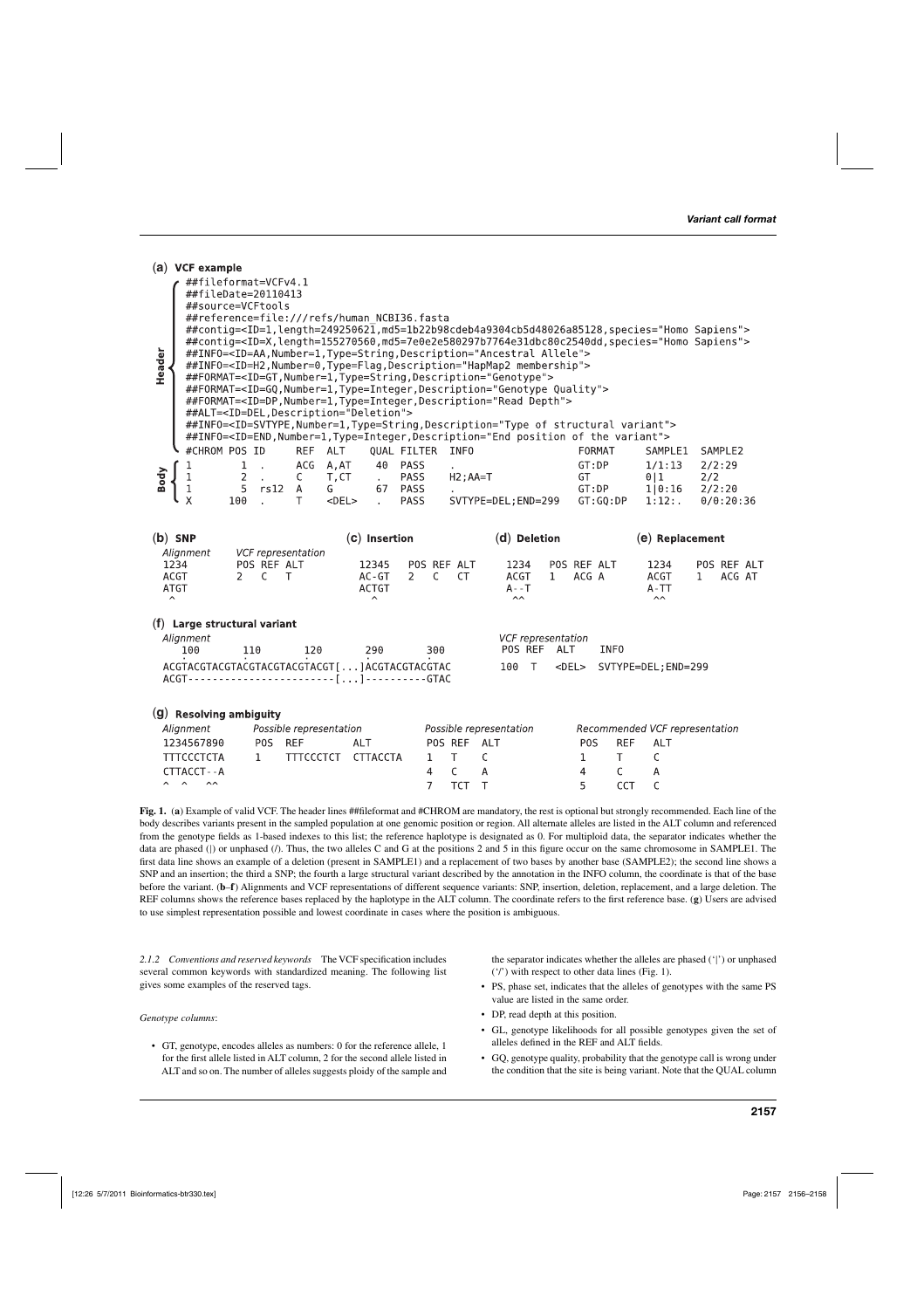gives an overall quality score for the assertion made in ALT that the site is variant or no variant.

#### *INFO column*:

- DB, dbSNP membership;
- H3, membership in HapMap3;
- VALIDATED, validated by follow-up experiment;
- AN, total number of alleles in called genotypes;
- AC, allele count in genotypes, for each ALT allele, in the same order as listed;
- SVTYPE, type of structural variant (DEL for deletion, DUP for duplication, INV for inversion, etc. as described in the specification);
- END, end position of the variant;
- IMPRECISE, indicates that the position of the variant is not known accurately; and
- CIPOS/CIEND, confidence interval around POS and END positions for imprecise variants.

Missing values are represented with a dot. For practical reasons, the VCF specification requires that the data lines appear in their chromosomal order. The full format specification is available at the VCFtools web site.

*2.1.3 Variation types* VCF is flexible and allows to express virtually any type of variation by listing both the reference haplotype (the REF column) and the alternate haplotypes (the ALT column). This permits redundancy such that the same event can be expressed in multiple ways by including different numbers of reference bases or by combining two adjacent SNPs into one haplotype (Fig. 1g). Users are advised to follow recommended practice whenever possible: one reference base for SNPs and insertions, and one alternate base for deletions. The lowest possible coordinate should be used in cases where the position is ambiguous. When comparing or merging indel variants, the variant haplotypes should be reconstructed and reconciled, such as in the Figure 1g example, although the exact nature of the reconciliation can be arbitrary. For larger, more complex, variants, quoting large sequences becomes impractical, and in these cases the annotations in the INFO column can be used to describe the variant (Fig. 1f). The full VCF specification also includes a set of recommended practices for describing complex variants.

*2.1.4 Compression and indexing* Given the large number of variant sites in the human genome and the number of individuals the 1000 Genomes Project aims to sequence (Durbin *et al*., 2010), VCF files are usually stored in a compact binary form, compressed by bgzip, a program which utilizes the zlib-compatible BGZF library (Li *et al*., 2009). Files compressed by bgzip can be decompressed by the standard gunzip and zcat utilities. Fast random access can be achieved by indexing genomic position using tabix, a generic

indexer for TAB-delimited files. Both programs, bgzip and tabix, are part of the samtools software package and can be downloaded from the SAMtools web site (http://samtools.sourceforge.net).

#### **2.2 VCFtools software package**

VCFtools is an open-source software package for parsing, analyzing and manipulating VCF files. The software suite is broadly split into two modules. The first module provides a general PerlAPI, and allows various operations to be performed on VCF files, including format validation, merging, comparing, intersecting, making complements and basic overall statistics. The second module consists of C++ executable primarily used to analyze SNP data in VCF format, allowing the user to estimate allele frequencies, levels of linkage disequilibrium and various Quality Control metrics. Further details of VCFtools can be found on the web site (http://vcftools.sourceforge.net/), where the reader can also find links to alternative tools for VCF generation and manipulation, such as the GATK toolkit (McKenna *et al*., 2010).

#### **3 CONCLUSIONS**

We describe a generic format for storing the most prevalent types of sequence variation. The format is highly flexible, and can be adapted to store a wide variety of information. It has already been adopted by a number of large-scale projects, and is supported by an increasing number of software tools.

*Funding*: Medical Research Council, UK; British Heart Foundation (grant RG/09/012/28096); Wellcome Trust (grants 090532/Z/09/Z and 075491/Z/04); National Human Genome Research Institute (grants 54 HG003067, R01 HG004719 and U01 HG005208); Intramural Research Program of the National Institutes of Health, the National Library of Medicine.

*Conflict of Interest*: none declared.

#### **REFERENCES**

Durbin,R.M. *et al*. (2010) A map of human genome variation from population-scale sequencing. *Nature*, **467**, 1061–1073.

- Li,H. *et al*. (2009) The sequence alignment/map format and SAMtools. *Bioinformatics*, **25**, 2078–2079.
- McKenna,A.H. *et al*. (2010) The genome analysis toolkit: a MapReduce framework for analyzing next-generation DNA sequencing data. *Genome Res.*, **20**, 1297–1303.
- Reese,M.G. *et al*. (2010) A standard variation file format for human genome sequences. *Genome Biol.*, **11**, 20796305.